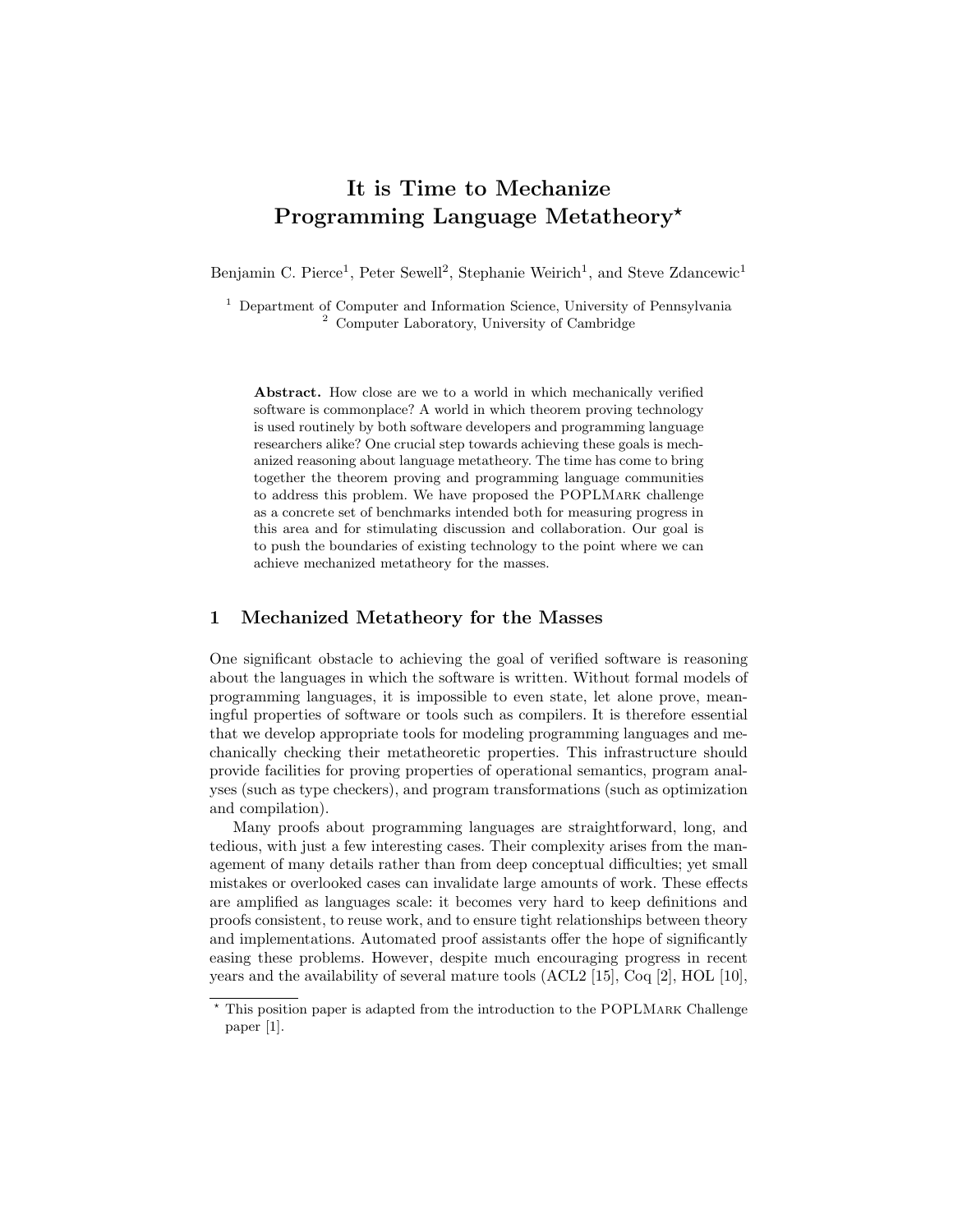Isabelle [20], Lego [16], NuPRL [5], PVS [21], Twelf [22], etc.), their use is still not commonplace.

We believe that the time is right to join the efforts of the two communities, bringing developers of automated proof assistants together with a large pool of eager potential clients—programming language designers and researchers. In particular, we intend to answer two questions:

- 1. What is the current state of the art in formalizing language metatheory and semantics? What can be recommended as best practices for groups (typically not proof-assistant experts) embarking on formalized language definitions, either small- or large-scale?
- 2. What improvements are needed to make the use of tool support commonplace? What can each community contribute?

Over the past six months, we have attempted to survey the landscape of proof assistants, language representation strategies, and related tools. Collectively, we have applied automated theorem proving technology to a number of problems, including proving transitivity of the algorithmic subtype relation in Kernel  $F<sub>5</sub>$  [4, 3, 6], proving type soundness of Featherweight Java [14], proving type soundness of variants of the simply typed  $\lambda$ -calculus and  $F<sub>5</sub>$ , and a substantial formalization of the behavior of TCP, UDP, and the Sockets API. We have carried out these case studies using a variety of object-language representation strategies, proof techniques, and proving environments. We have also experimented with lightweight tools designed to make it easier to define and typeset both formal and informal mathematics. Although experts in programming language theory, we were (and are) relative novices with respect to computer-aided proof.

Our conclusion from these experiments is that the relevant technology has developed *almost* to the point where it can be widely used by language researchers. We seek to push it over the threshold, making the use of proof tools common practice in programming language research—mechanized metatheory for the masses.

Tool support for formal reasoning about programming languages would be useful at many levels:

- 1. Machine-checked metatheory. These are the classic problems: type preservation and soundness theorems, unique decomposition properties for operational semantics, proofs of equivalence between algorithmic and declarative variants of type systems, etc. At present such results are typically proved by hand for small to medium-size calculi, and are not proved at all for full language definitions. We envision a future in which the papers in conferences such as Principles of Programming Languages (POPL) and the International Conference on Functional Programming (ICFP) are routinely accompanied by mechanically checkable proofs of the theorems they claim.
- 2. Use of definitions as oracles for testing and animation. When developing a language implementation together with a formal definition one would like to use the definition as an oracle for testing. This requires tools that can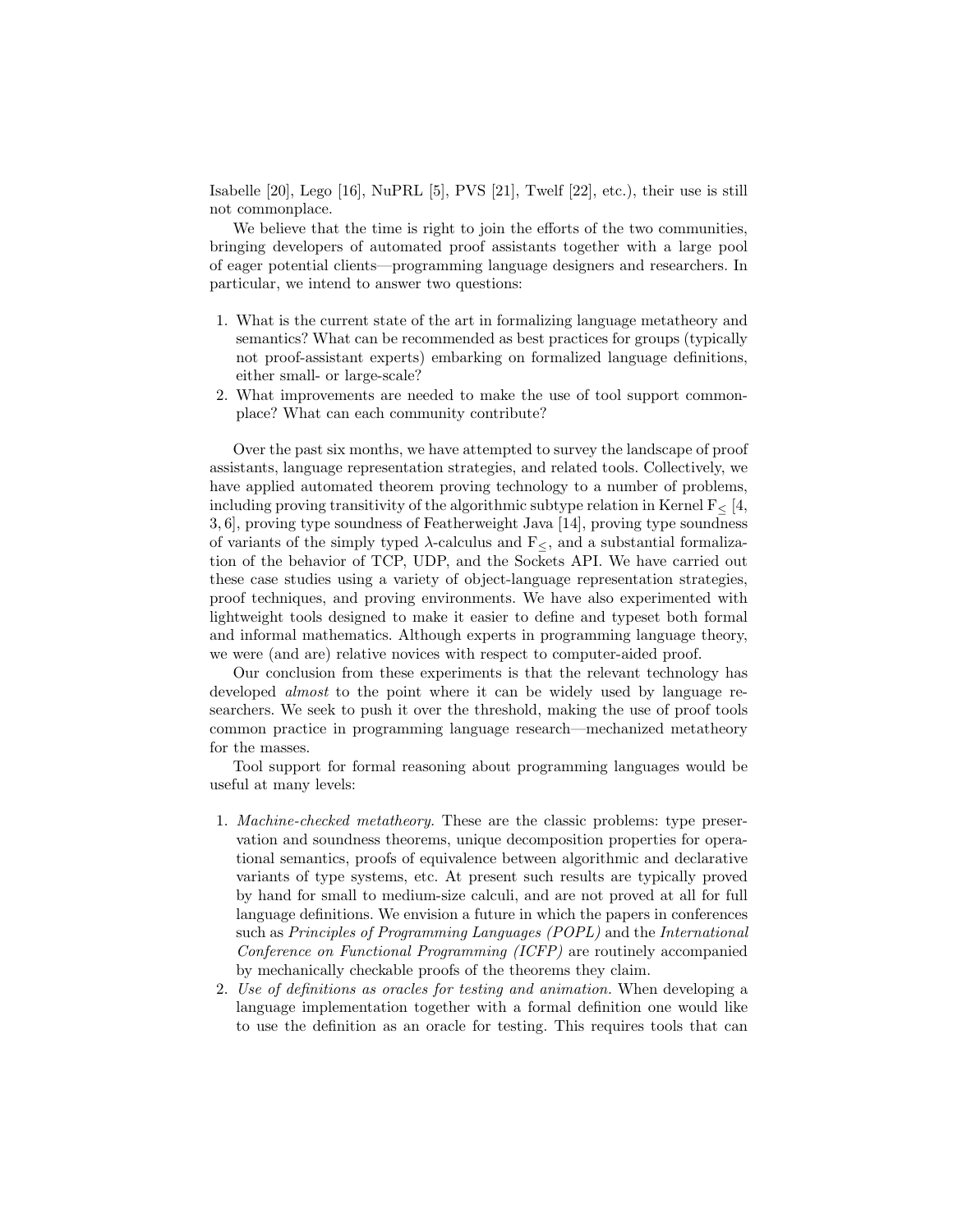decide typing and evaluation relationships, and they might differ from the tools used for (1) or be embedded in the same proof assistant. In some cases one could use a definition directly as a prototype.

3. Support for engineering large-scale definitions. As we move to full language definitions—on the scale of Standard ML [17] or larger—pragmatic "software engineering" issues become increasingly important, as do the potential benefits of tool support. For large definitions, the need for elegant and concise notation becomes pressing, as witnessed by the care taken by present-day researchers using informal mathematics. Even lightweight tool support, without full mechanized proof, could be very useful in this domain, e.g. for sort checking and typesetting of definitions and of informal proofs, automatically instantiating definitions, performing substitutions, etc.

Our goal is to stimulate progress in this area by providing a common framework for comparing alternative technologies. Our approach has been to design a set of challenge problems, dubbed the POPLMark Challenge [1], chosen to exercise many aspects of programming languages that are known to be difficult to formalize: variable binding at both term and type levels, syntactic forms with variable numbers of components (including binders), and proofs demanding complex induction principles. Such challenge problems have been used in the past within the theorem proving community to focus attention on specific areas and to evaluate the relative merits of different tools; these have ranged in scale from benchmark suites and small problems [23, 11, 7, 13, 9, 19] up to the grand challenges of Floyd, Hoare, and Moore [8, 12, 18]. We hope that our challenge will have a similarly stimulating effect.

The POPLMark problems are drawn from the basic metatheory of a callby-value variant of System  $F<sub>5</sub>$  [3, 6], enriched with records, record subtyping, and record patterns. Our challenge provides an informal-mathematics definition of its type system and operational semantics and outline proofs of some of its metatheory. This language is of moderate scale—neither a toy calculus nor a full-blown programming language—to keep the work involved in attempting the challenges manageable.<sup>3</sup> The intent of this challenge is to cover a broad range of issues that arise in the formalization of programming languages; of course there are many programming language features, such as control-flow operators, state, and concurrency, not covered by our sample problem, but we believe that a system capable of formalizing the POPLMark problems should be able to formalize those features as well. Nevertheless, we expect this challenge set to grow and evolve as the community addresses some problems and discovers others.

The initial POPLMark challenge has already been disseminated to a wide audience of theorem prover and programming language researchers. We are in the process of collecting and evaluating solutions. Those results, along with related information about mechanized metatheory, will be available on our web site.<sup>4</sup>

<sup>3</sup> Our challenges therefore explicitly address only points (1) and (2) above; we regard the pragmatic issues of (3) as equally critical, but it is not yet clear to us how to formulate a useful challenge problem at this larger scale.

<sup>4</sup> http://www.cis.upenn.edu/proj/plclub/mmm/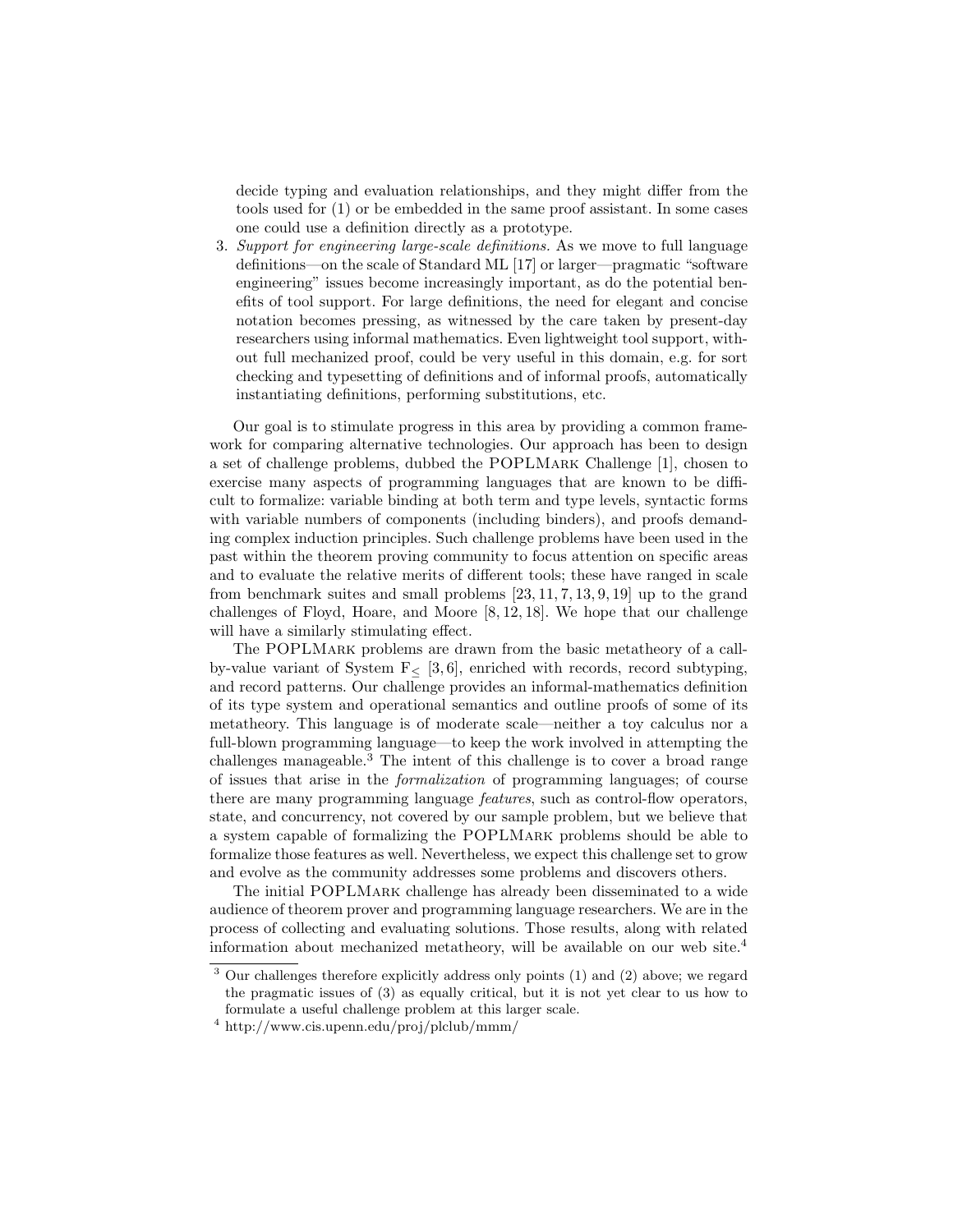In the longer run, we hope that this site, and the corresponding mailing list  $5$ will serve as a forum for promoting and advancing the current best practices in proof assistant technology and making this technology available to the broader programming languages community and beyond. We encourage researchers to try out the POPLMark Challenge using their favorite tools and send us their solutions for inclusion in the web site.

## References

- 1. Brian E. Aydemir, Aaron Bohannon, Matthew Fairbairn, J. Nathan Foster, Benjamin C. Pierce, Peter Sewell, Dimitrios Vytiniotis, Geoffrey Washburn, Stephanie Weirich, and Steve Zdancewic. Mechanized metatheory for the masses: The POPLmark challenge. In Theorem Proving in Higher Order Logics, 18th International Conference, Oxford, UK, August 2005.
- 2. Yves Bertot and Pierre Castran. Interactive Theorem Proving and Program Development, volume XXV of EATCS Texts in Theoretical Computer Science. Springer-Verlag, 2004.
- 3. Luca Cardelli, Simone Martini, John C. Mitchell, and Andre Scedrov. An extension of System F with subtyping. Information and Computation, 109(1–2):4–56, 1994. Summary in TACS '91 (Sendai, Japan, pp. 750–770).
- 4. Luca Cardelli and Peter Wegner. On understanding types, data abstraction, and polymorphism. Computing Surveys, 17(4):471–522, December 1985.
- 5. Robert L. Constable, Stuart F. Allen, Mark Bromley, Rance Cleaveland, James F. Cremer, Robert W. Harper, Douglas J. Howe, Todd B. Knoblock, Paul Mendler, Prakash Panangaden, James T. Sasaki, and Scott F. Smith. Implementing Mathematics with the NuPRL Proof Development System. Prentice-Hall, Englewood Cliffs, NJ, 1986.
- 6. Pierre-Louis Curien and Giorgio Ghelli. Coherence of subsumption: Minimum typing and type-checking in F<. Mathematical Structures in Computer Science, 2:55–91, 1992. Also in C. A. Gunter and J. C. Mitchell, editors, Theoretical Aspects of Object-Oriented Programming: Types, Semantics, and Language Design, MIT Press, 1994.
- 7. Louise A. Dennis. Inductive challenge problems, 2000. http://www.cs.nott.ac.uk/ lad/research/challenges.
- 8. Robert W. Floyd. Assigning meanings to programs. In J. T. Schwartz, editor, Mathematical Aspects of Computer Science, volume 19 of Proceedings of Symposia in Applied Mathematics, pages 19–32, Providence, Rhode Island, 1967. American Mathematical Society.
- 9. I.P. Gent and T. Walsh. CSPLib: a benchmark library for constraints. Technical report, Technical report APES-09-1999, 1999. Available from http://csplib.cs.strath.ac.uk/. A shorter version appears in the Proceedings of the 5th International Conference on Principles and Practices of Constraint Programming (CP-99).
- 10. M. J. C. Gordon and T. F. Melham, editors. Introduction to HOL: a theorem proving environment for higher order logic. Cambridge University Press, 1993.
- 11. Ian Green. The dream corpus of inductive conjectures, 1999. http://dream.dai.ed.ac.uk/dc/lib.html.

 $^5$  poplmark@lists.seas.upenn.edu